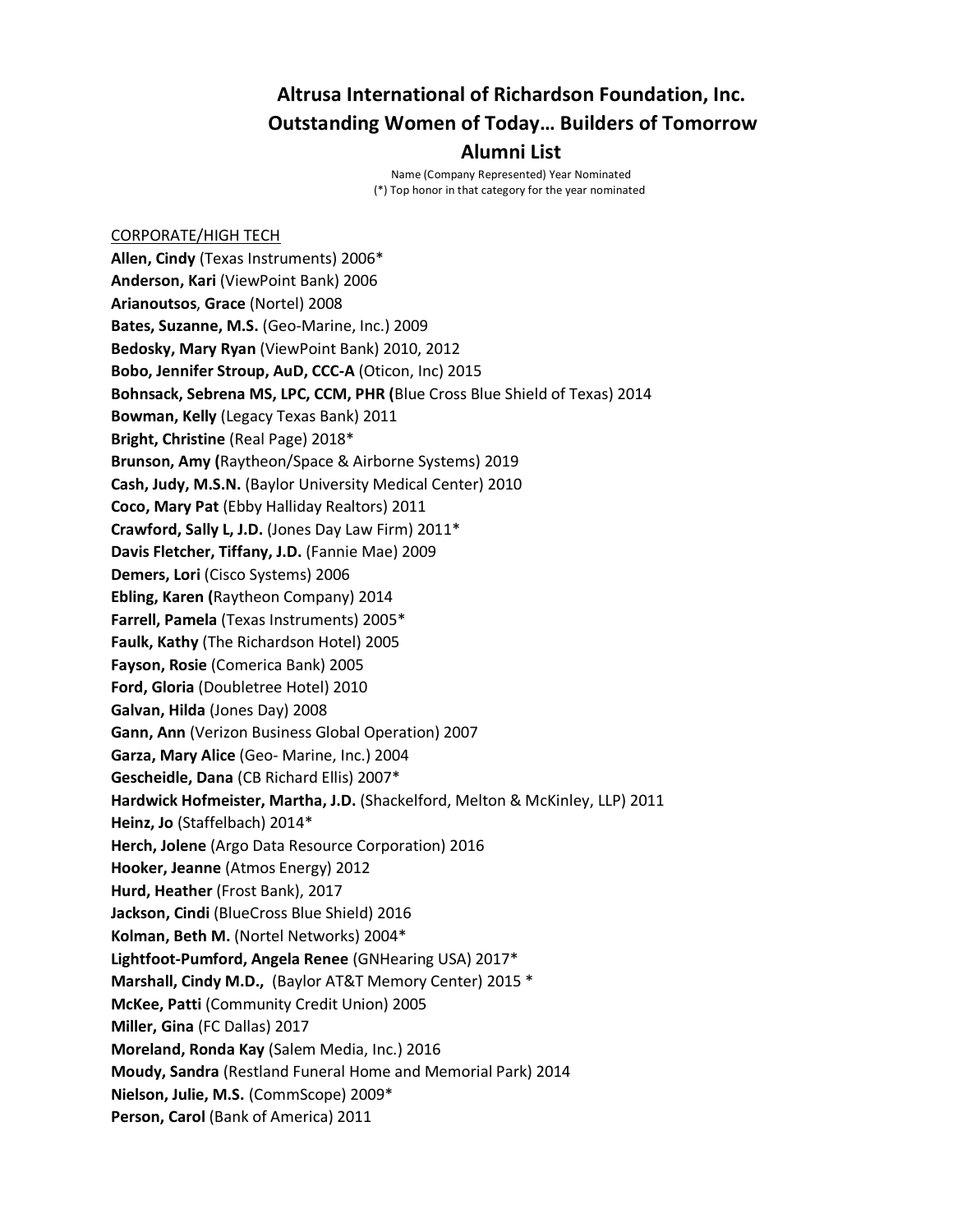**Poss, Mary** (Ebby Halliday) 2016\* **Prasad, Ruchi** (Nortel) 2006 **Price, Mary M** (The Richardson Group) 2004 **Prior - Robertson, Marsha** (GMI) 2006 **Quirk, Kim** (Texas Instruments) 2005 **Rainey, Bonnie (**U.S. Trust, Bank of America Private Wealth Management) 2018

**Rash, Carolyn** (JC Penney Company, Inc.) 2009 **Reed, Holly** (AT&T) 2008\* **Reed, Lois** (The Dallas Morning News) 2012\* **Remley, Connie** (First Community Bank) 2010 **Schoellhorn, Vikki** (Seniors Helpers) 2012 **Sterling, Renee** (Wealth Management - Morgan Stanley) 2018 **Sutterfield, Terri L.** (Verizon Services- SS7) 2009 **Sutton, Marian** (Verizon Business) 2011 **Taylor, Nickie** (Newmark Grubb Knight Frank) 2015 **Taylor, Patricia** (Don Miguel Mexican Foods, Inc.) 2018 **Tonne, Ginger** (American Airlines Center) 2010\* **Ussery, Camille** (ViewPoint Bank) 2009 **Warren, Jan J.** (Petro-Hunt, L.L.C.) 2012 **Wise, Mary** (Boeing) 2006

## **EDUCATION**

**Aaron, Kimberly A., Ph.D.** (University of Texas at Dallas) 2009 **Aden, Dr. Lori** (Region 10 Education Center) 2018 **Allen,** Elaine **K.** (Region 10 Education Service Center) 2011 **Anderson, Abigail** (Aldridge Elementary, Plano ISD) 2015 **Barkley, Susan** (Richland College) 2012\* **Barrett, Audra G.** (Cedar Valley College) 2015 \* **Branum, Barbara (**Richland College) 2014 **Brooks, Marilyn** (Plano Independent School District) 2006\* **Chandler, Dr. Kim** (Eastfield College) 2018 **Condy, Julie C.** (St. Joseph Catholic School) 2009 **Conway, Jean, Ph.D.** (Eastfield College) 2013\* **Cook, Sharon Edwards** (Eastfield College) 2017 **Darin, Mary K.** (Richland College) 2015 **DeCillis, Lauren (**University of Texas at Dallas) 2014 **Eggleston, Ph.D., Kay** (Richland College) 2007\* **Emmett, Naomi** (University of Texas at Dallas) 2017 **Fuller, Shannon, M.S**. (Boyd Elementary School) 2010 **Gain, Kerry, M.Ed.** (Region 10 Education Service Center) 2010 **Gomez Frey, Marta** (Collin Small Business Center at Collin College) 2011 **Greenshaw, Lanet** (Education & Workforce of Dallas Regional Chamber), 2016\* **Haas, Jessica J., MSN, RN, Unsung Heroes**, (Richardson ISD) 2021 **Hayes, Sandra** (Richardson ISD) 2015 **Hodges, Kathleen** (Garland ISD Walnut Glen Academy for Excellence) 2018 **Horton, Tonya M.** (Plano Independent School District) 2007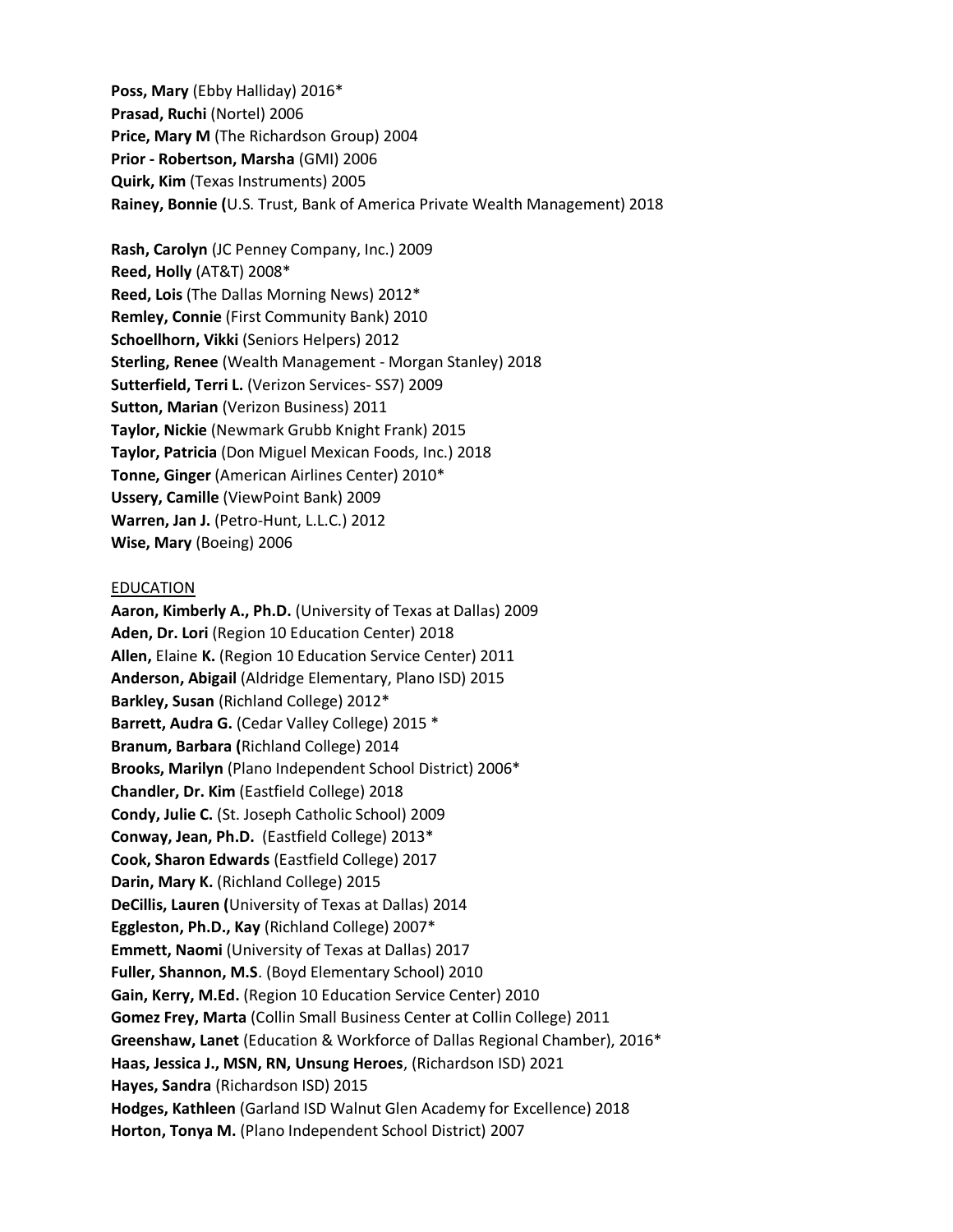**Jackson, T. Ann** (Plano Independent School District) 2009 **Jackson-Gaither, Yolanda** (Apollo STEAM Academy) 2017 **Jakobsson, Pia K. Ph.D**. (University of Texas at Dallas) 2017\* **Jameson, Eugenia** (John Paul II High School) 2008 **Johnson, Dr. Scherry F** (The University of Texas at Dallas) 2011 **Jones, Elizabeth Frank** (University of Texas at Dallas) 2006 **Katz, Katie, BSN, RN, Unsung Heros,** (Richardson ISD) 2021 **Kelly, Jenny** (Richardson ISD) 2012 **Kent, Carol** (Richland College) 2017 **Khan, Dr. Sobia** (Richland College) 2018 **Kieker, Patti** (Richardson Independent School District) 2004\* **Kratz, Ed.D., Abby** (University of Texas at Dallas) 2008 **Kubasek, Nancy, M.Ed.** (Richardson High School – RISD) 2009 **Lilliston, Jane, M.S.** (PISD Family Literacy Program) 2010 **Lytle, Ph.D,. Jacque** (Southern Methodist University) 2008 **Mackey, Amy** (Little Disciples) 2013 **Martin, Jean (**Collin County Community College) 2014 **Minger, Diane** (Cedar Valley College) 2018 **Moore, Barbara Hill, M.S.** (Southern Methodist University) 2010 **Morales, Liliam Carolina Brincker, BSN, RN. Unsung Heroes,** (Richardson ISD) 2021 **Nakwaasah, Maribeth (**Richardson Terrace Elementary School) 2014 **Nunnelee, Jane, Ph.D., RN-BC, GNP** (Baylor University Louise Herrington School of Nursing) 2012 **Parrott, Lois Ph.D.** (Richland College) 2016 **Pickering, Joyce, Hum.D.** (The June Shelton School) 2010\* **Piquero, Nicole Leeper** (University of Texas at Dallas) 2012 **Porter, Judy, M.T.S., M.B.A.** (Bishop Lynch High School) 2009 **Quinn, Pamela K, M.S.** (LeCroy Center for Educational Telecommunications) 2011\* **Rachavong, Darrelene** (University of Texas at Dallas) 2004 **Regan, Judy** (Lake Highlands Presbyterian Church Preschool) 2006 **Reynolds, Kay, Adm. Cert.** (Dobie Primary Elementary School – RISD) 2009 **Rockow, Amanda** (The University of Texas at Dallas) *2019* **Rodriguez, Ana** (SMU Cox School of Business) 2018 **Russell, Kim** (Collin County Community College District) 2006 **Schumann, Brandy, LPC-S, NCC, RPT-S** (Southern Methodist University Therapy on the Square) 2014 **Seeligson, Molly** (University of Texas at Dallas) 2013 **Sledge, Angela** (Richardson West Arts and Technology Magnet, RISD) 2016 **Smith, Jean** (Lookout Preschool) 2005 **Smith, Pat** (Richardson Independent School District) 2006 **Spector, Magaly, Ph,D.** (University of Texas at Dallas) 2013 **Stecke, Professor Kathryn E.** (University of Texas at Dallas) 2007 **Steger, Ellen** (Richardson Independent School District) 2007 **Stratton, Carolyn** (Canyon Creek Christian Academy) 2016 **Stone, Dr. Jeannie** (Richardson ISD) 2018\* **Swim, Joan** (RISD AVID) 2016 **Taylor, Sue** (University of Texas at Dallas) 2013 **Underwood, Ph.D., Marion** (University of Texas at Dallas) 2008 **Urquhart, Ph.D., Mary L.** (University of Texas at Dallas) 2007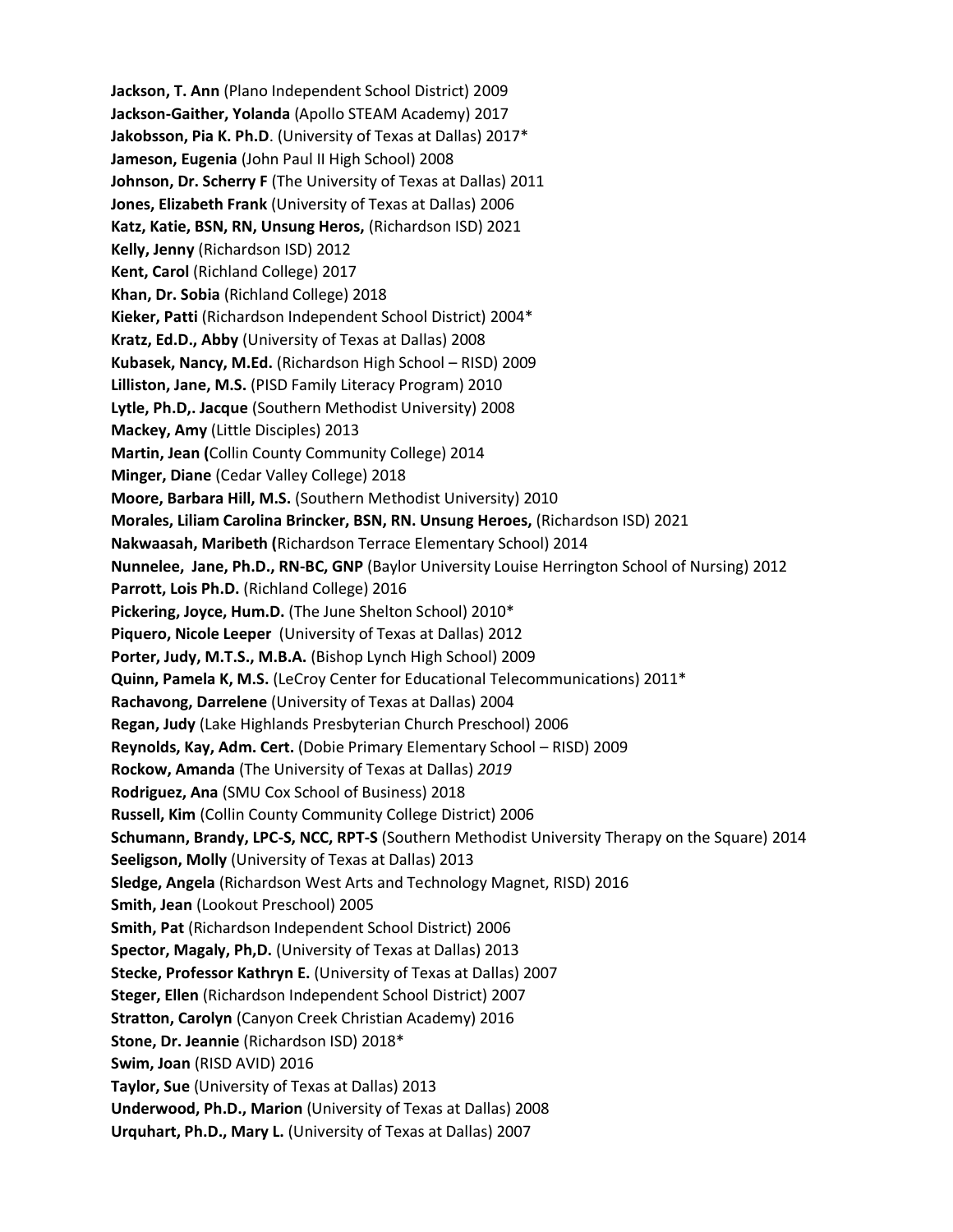**Waggoner, Kay, Ph.D**. (Richardson Independent School District) 2013, 2014\* **Watkins, Sarah** (Plano Independent School District) 2008\* **Werther Cohen, Mitzi** (Richland College) 2009\* **Williams, Becki, M.S.** (Richland College) 2009 **Wolf, Rachel** (Eastfield College) 2016

## GOVERNMENT

**Allison, Susan** (Richardson Public Library) 2007, 2014\* **Arrington, Saundra Haynes** (U.S. Immigration & Customs Enforcement) 2007 **Atkins, Avery, Unsung Heroes** (Richardson Fire Department) 2021 **Ayers, Serri** (City of Richardson Parks & Recreation) 2010\* **Belford, Nichole** (City of Richardson) 2012 **Bonner, Rhonda M.** (Richardson Police Department) 2012\* **Buford, Sherry Cal, Unsung Heroes (**Richardson Police Department) 2021 **Carpenter, Lana Ford** (Social Security Administration) 2008 **Carter, Rep. Stefani** (State of Texas - House of Representatives) 2011\* **Conoley, Rosemary** (City of Richardson) 2005 **Daniel, Mary Sue** (Linebarger, Goggan, Blair & Sampson, LLP) 2005\* **Davis, Stacey** (Richardson Public Library) 2018 **Dickey, Maurine**, **M.S.S.W.** (Dallas County) 2010 **Dixon, Elise A.** (City of Richardson) 2004 **Etman, Suzanne** (City of Richardson) 2008\* **Gardner, Mistie** (City of Richardson Emergency Management) 2010, 2015 **Gomez Frey, Marta** (Collin Small Business Development Center) 2015 **Gray-Henderson, Lydia** (VA North Texas Health Care System) 2015\* **Guerra, Patricia** (City of Richardson) 2013 **Hirsh, Brenda** (City of Richardson) 2005 **Kirkland, Pam** (City of Richardson) 2013 **Kuykendall, Deanna** (Chief of Staff for State Representative Scott Turner) 2016\* **Leach, Donna** (City of Richardson Civic Center) 2016 **Libby, Donna** (Department of Health and Human Services, ACF) 2008 **Medina, Yolanda, M.L.S.** (Richardson Public Library) 2009\* **Moreland, Brenda** (Richardson Police Department) 2007, 2009 **Nesbit, Sarah** (The Eisemann Center) 2006 **O'Banner, Cynthia** (City of Plano) 2012 **Oser, Cynthia** (Richardson Public Library) 2012 **Parent, Lauren, Unsung Heroes** (Richardson Fire Department) 2-21 **Quiceno, Mary, M.D**. (University of Texas SW Ctr) 2013\* **Ratliff, Annette** (Senator John Carona) 2010 **Ritter, Martha** (Richardson Police Department) 2006 **Sheriff, Wendy** (Garland Police Department) 2019 **Simmons, Betty J.** (U.S. Department of Health & Human Services, Administration for Children and Families) 2009 **Sims-Brandish, Shannon** (City of Richardson) 2017**\* Smith, Vicki** (Plano Municipal Court) 2007 **Stapleton, Barbi** (City of Richardson) 2004 **Thames, Michelle** (City of Richardson) 2006\* **Tutton, Melissa** (City of Plano) 2014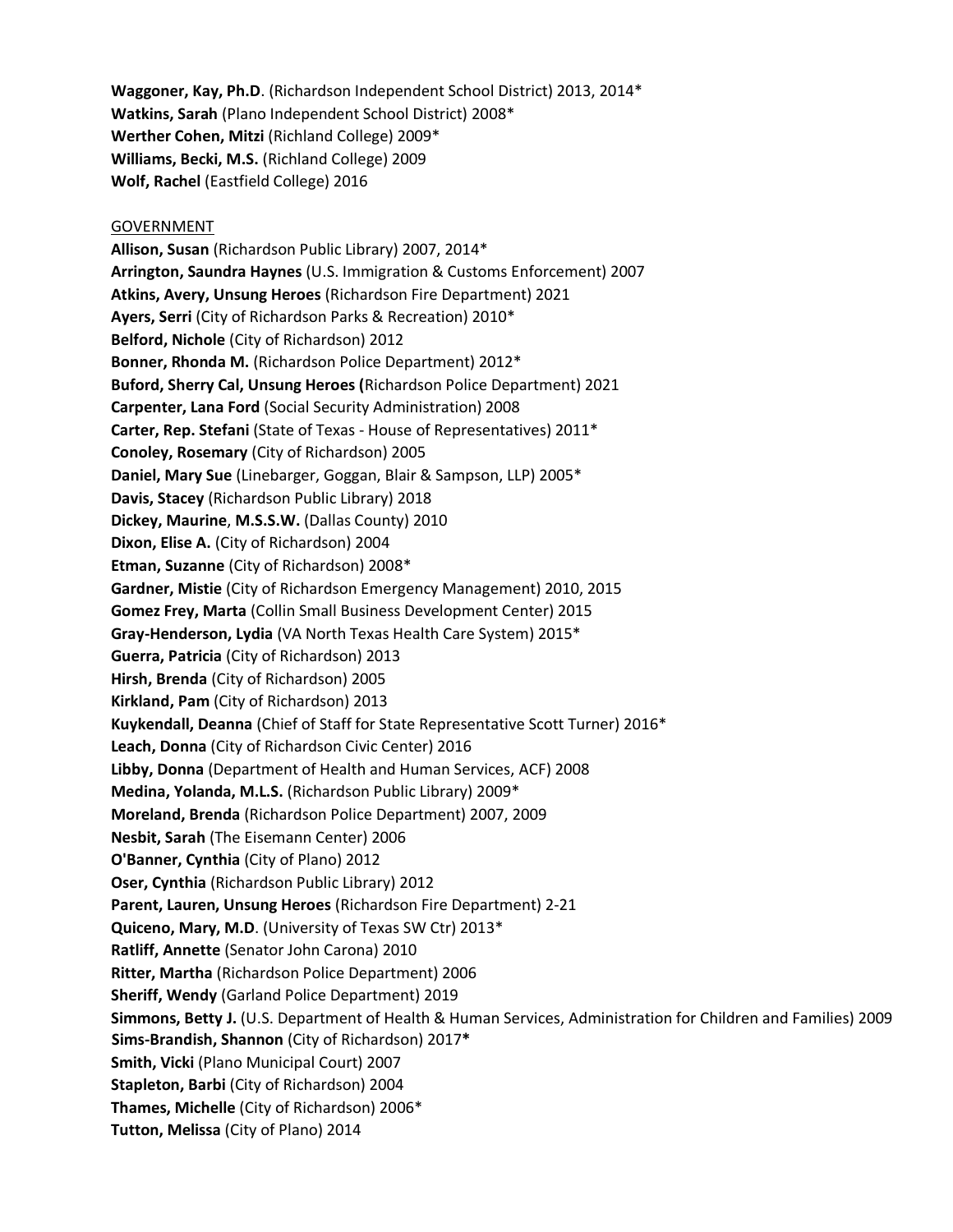**Wiley, Erleigh Norville**, (Kaufman County District Court) 2018\* **Wilson, Priscilla** (City of Garland) 2018 **Wise, Karen** (Dallas County District Attorney's Office) 2018 **Woodard, La'Evening** (Richardson Police Department) 2018 **Wright, Justice Carolyn** (5th District Court of Appeals) 2007\*

## **HEALTHCARE**

**Arrant, Jan** (Methodist Richardson Medical Center) 2016**\* Arthur, LaVone** (Baylor Scott & White Health) 2018\* **Bober, Sally** (Bober & Associates) 2016 **Brewer, Janna** ((Baylor Medical Center, Plano) 2016 **Cooper, Danielle Cooper, BSN, RN, PCCN, Unsung Heroes,** (Methodist Richardson Med Center) 2021 **Fagan, Elizabeth, M.D., FACEP** (Methodist Richardson Medical Center) 2009\* **Firra, Joan C., P.T., Ph.D.** (Firra Therapeutics, L.L.C.) 2009 **Fleming, Captain Kandy** (PH1 Air Medical) 2019 **Folmar, Christine A**., **DC, DICCP, FICCP** (Dr. Christine A. Palmer) 2017 **Gibson, Betsy** (Arapaho Pharmacy) 2007 **Gonzalez, Kathy** (Blue Cross Blue Shield of Texas) 2007 **Grooms, Tarah** (Methodist Richardson Medical Center) 2018 **Hamilton, Candace, LMSW, ACM-SW , Unsung Heroes (**Baylor Scott and White Med Center) 2021 **Hanks, Glenda** (Dr. Edward K. Corbett, DDS) 2005 **Hartdegen, Katherine, BSN, BS< RN, Unsung Heroes** (Methodist Richardson Med Center) 2021 **Heath, Lee Ann** (True North Counseling, LPC-S) 2017 **Heymann, DVM, Ann** (Richardson Veterinary Clinic) 2008 **Hogan, Crystal, D.C.** (Northbrook Chiropractic Wellness Center, P.A.) 2009 **Hooper, Connie** (Appletree Court) 2008 **Jackson, Shannon Colleen, MSN, RN-BC, Unsung Heroes** (Methodist Richardson Med Center) 2021 **Jekot, M.D., Elizabeth** (Elizabeth Jekot, M.D. Breast Imaging Center) 2007\* **Johannsen, Chaplain Shirley, M.DIV, BCC, Unsung Heroes,** (Baylor Scott & White Med Center) 2021 **Kerwin, Diana** (Kerwin Research Center/Texas Alzheimer & Memory Care Disorders Clinic) 2018 **Kirby, Alice Kern, RN, BSN, MBA, Unsung Heroes** (Baylor Scott& White Med Center) 2021 **Koch, Cheryl** (Methodist Richardson Medical Center) 2017\* **Cruz-Luna, Kahalani, Unsung Heroes,** (Baylor Scott & White Med. Center) 2021 **Perkins, Katy,** LMSW-AP (Kingsman Consulting, LL) 2017 **Sauser, M.D., Valerie** (Chiropractic Health Arts) 2006 **South, Tabitha** (Medical City Plano) 2018 **Steger, Elizabeth, MSN, RN, CNAA, BC,** (Richardson Regional Medical Center) 2008\* **Stuart-Garison, Jerri** (BAYLOR Regional Medical Center at Plano) 2007 **Turner, Linda, MSN, RN, CCRN, Unsung Heroes** (Methodist Richardson Med Center) 2021 **Vehige, Monica** (Richardson Regional Medical Center) 2005\* **Wylie, Mary** (Richardson Regional Medical Center) 2006\*

## NON PROFIT

**Abihabib, Laural Stanley, Unsung Heroes** (Network of Community Ministries) 2021 **Adams, Rebecca** (United Cerebral Palsy of North Texas) 2008 **Adamson, Barbara** (Caring for Children Foundation) 2016\* **Allred, Sharon** (Neighborhood Youth and Family Counseling) 2004\*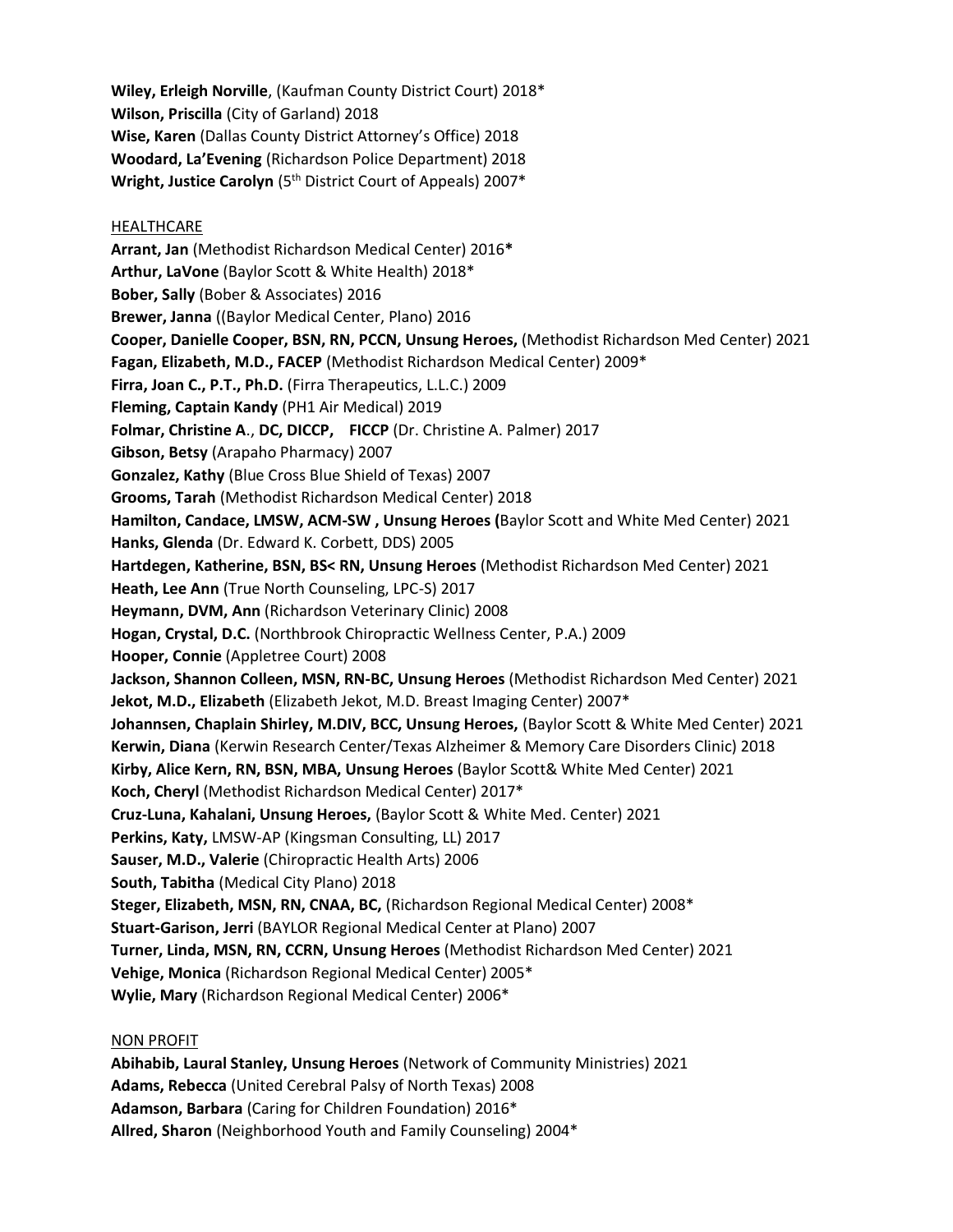**Anderson, Rev. Joy** (First United Methodist Church Richardson) 2007\* **Barr, Catherine** (Texas Winds Musial Outreach, Inc.) 2017 **Bishop, Cheryl** (First United Methodist Church Richardson) 2018 **Braziel, Lisa J.** (Camp Summit, Inc.) 2007 **Bodwell, Amy, CPA** (Methodist Richardson Medical Center) 2015 **Brodsky, Lisa** (Alzheimer's Association) 2008 **Broom, Judy** (HUG International) 2006 **Burton, Dorothy** (Christians in Public Service) 2017 **Carter, Debra** (Repertory Company Theatre) 2007 **Childre, Debbie** (NETWORK of Community Ministries) 2012 **Cranston, Donna** (Defenders of Freedom) 2016 **Crosby, Jean (**Richardson YMCA) 2014 **Dittman, Rev. Ellen** (Canyon Creek Presbyterian Church) 2018 **Epps, Rev. Karen , M.A.** (Unity Church of Dallas) 2010 **Floyd, Tina, Unsung Heroes** (Network of Community Ministries) 2021 **Frank, Rev. Rebecca D.** (University Park United Methodist Church) 2008 **Gardner, Janna** (Healing Hands Ministries) 2012\* **Garvie, Laurie (**Richardson Symphony Orchestra) 2014\* **George, Allyson** , **M.A**.(First United Methodist Church Richardson) 2010 **Gephart, Ida** (Plano Symphony Orchestra) 2006 **Griffin, Janice** (Year Up) 2018 **Groves, Sharon** (Arapaho United Methodist Church Day School) 2009 **Harden, Sheri, Unsung Heroes** (Network of Community Ministries) 2021 **Harling, Liz** (Vickery Meadow Learning Center) 2012 Hart, Elizabeth A. (RISD Excellence in Education Foundation, Inc.) 2009<sup>\*</sup> **Herrod, Maggie** (Prince of Peace Catholic Community) 2005 **Hobbs, Alice** (Plano Symphony Orchestra) 2006 **Hoff, Susan Peek** (United Way Metropolitan Dallas) 2013 **Hollaender, Michelle (**HELPS International) 2015 **Ikard, Rev. Stacy , M. Div., D. Min.** (Canyon Creek Presbyterian Church) 2009 **James, Kirsten Brandt** (Junior Players) 2011\* **Jennings, Susie Y.** (Operation Care International) 2012 **Krause, Pam** (Richardson Chamber of Commerce) 2010 **Langbein, Jan** (Genesis Women's Shelter) 2006 **Lassiter, Ivy Hopkins (**First Baptist Church of Richardson) 2014 **Leos, Beth** (Hope's Door New Beginning Center) 2018 **Linton, Larissa** (Heroes for Children) 2015 \* **Marshall, Alicia G.** (St. Luke's Lutheran Church) 2004 **Mason, Debra Hobbs** (First United Methodist Church Richardson) 2006 **McFarland, Anna** (Japan-America Society of Dallas/Ft. Worth 2016 **Melton Crain, Christina, Esq** (Unlocking DOORS) 2017\* **Moore, Melanie (**The Contemporary Chorale) 2014 **Mulvenna, Debbie** (The Classics) 2005\* **Patterson, Katie** (Richardson Adult Literacy Center) 2013\* **Peugh, Irene** (The Counseling Place) 2013 **Plant, Sydney** (Richardson Methodist Medical Center Foundation) 2016 **Polley, Sarah** (Vickery Meadow Learning Center) 2010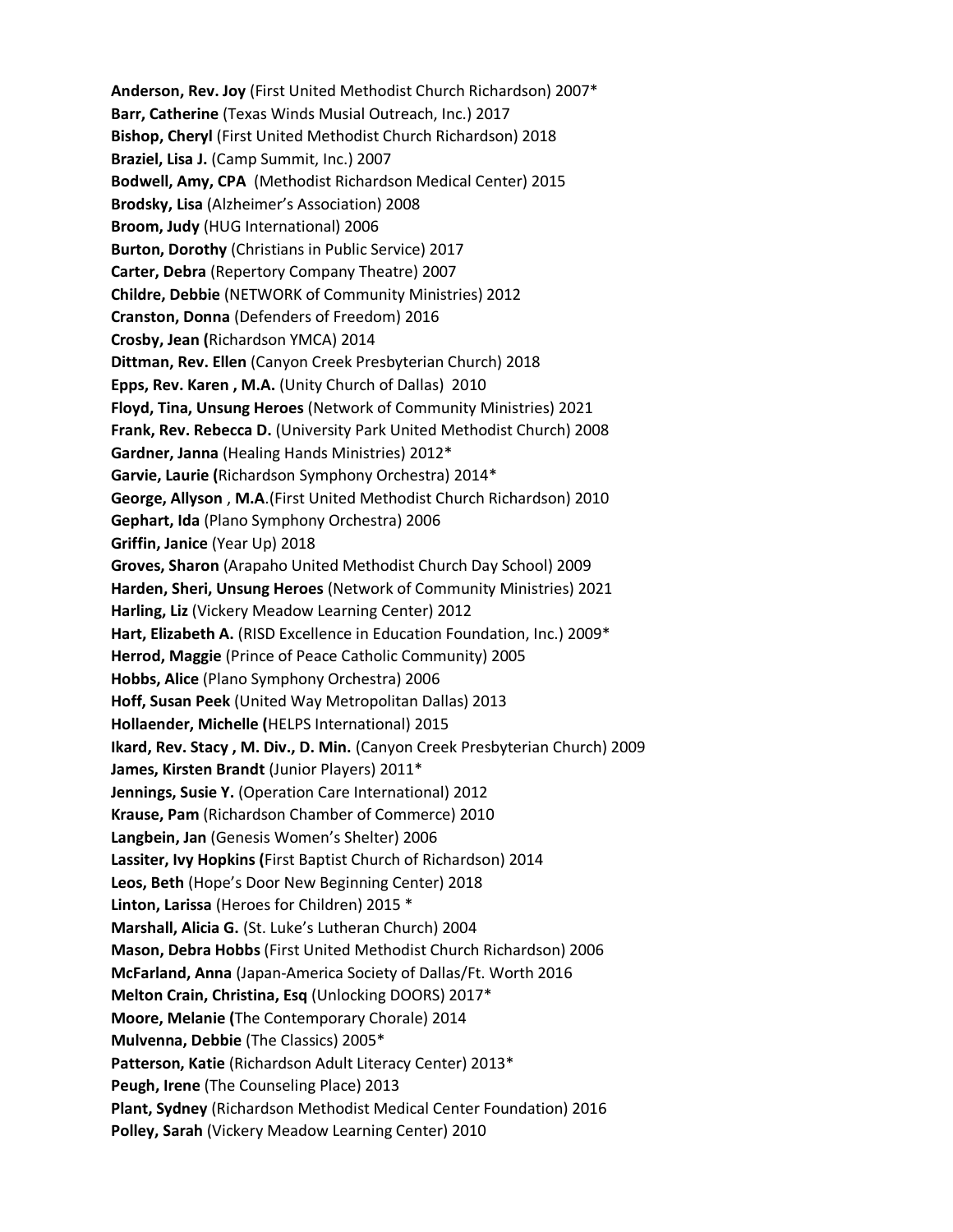**Quirk, Kim** (Richardson Chamber of Commerce) 2018 **Randall, Rev. Elizabeth A. (Betsy), M.Div.** (Episcopal Church of the Epiphany) 2011 **Rigby, Lisa** (Metrocrest Community Clinic) 2015 **Robertson, MSSW, LMSW , Tina** (Dallas Furniture Bank) 2008 **Robinson, Jacqueline, M.A.** (The Justin Blalock Foundation) 2010 **Robinson, Mary** (St. Joseph Catholic Church) 2018 **Robinson, Melissa K., LMSW-IPR, LCPA** (Chosen Child Adoption Services) 2012 **Rotenberry, Sara** (Alzheimer's Association, Greater Dallas Chapter) 2012 **Sabella, Elizabeth** (Mosaic) 2012 **Schoelkopf, Linda** (Junior Achievement of Dallas, Inc.) 2007 **Scott, Gloria** (First United Methodist Church Richardson) 2008\* **Shafer, Cindy** (Network of Community Ministries) 2018 **Shirley, Lynda** (Caring for Children Foundation of Texas, Inc.) 2012 **Shockley, Kathy** (Alzheimer's Association, Greater Dallas Chapter) 2017 **Smith, Rev. Candy** (First Baptist Church Richardson) 2009 **Spawn, Amy** (The Warren Center) 2018 **Stanley, Eric Morgan, LCSW** (Children's Advocacy Center of Collin County) 2015 **Stidham, Marilyn** (Collin County Committee on Aging) 2008 **Swendig, Pam** (Good Samaritans of Garland) 2018\* **Tennyson, Jan** (Dare to Dream Children's Foundation) 2006\* **Turner, Clarie** (Senior Source) 2016 **Van der Westhuizen, Penny , M.Ed.** (Neighborhood Youth & Family Counseling of Richardson, Inc.) 2009 **VanPelt, Kaylan** (Network of Community Ministries) 2019 **Villarreal, Lori** (YMCA Branch Fund Development) 2016 **Walker, Sue** (Richardson Chamber of Commerce) 2015 **Walsh, Deborah, M.A.** (Neighborhood Youth & Family Counseling of Richardson, Inc.) 2010\* **Walsh, Marilyn** (The Counseling Place) 2012 **Wolford, Denise** (All Women Marching for Hope) 2009 **Wright, Margie** (Suicide & Crisis Center of North Texas) 2018 **York, Ginger** (NETWORK of Community Ministries) 2004 **Zelony, Rabbi Elana** (Congregation Beth Torah) **2017**  SMALL BUSINESS **Allen, Gillian** (The Cats Pajamas/North DFW Mobile Notary) 2018 **Aragon, Celia** (Aragon Graphics) 2014, 2016 **Aten, Susan Jeffers, D.D.S.** (Susan Jeffers Aten, DDS) 2012 **Avery, Joni D.D.S** (Joni M. Avery DDS, PA) 2015 **Barab, Anne** (Barab Associates, Inc.) 2008 **Barber, Liz** (The Barber Shop Marketing) 2009 **Bell, Sandy** (Whistle Stop Dance Company) 2006 **Benoit, Alma** (Benoit Design, Inc.) 2010

**Bick, Angie** (Finish First Enterprises) 2006

**Booker, Lueretha, M.Ed.** (Lueretha Booker Counseling Services) 2010

**Brugge, Cynthia** (Mortgage Consultants, Ltd.) 2008

**Bui, Thu** (Salon 4316) 2012

**Chamberlain, Kathy** (Chamberlain Performing Arts) 2006

**Childs, Van, CTA** (TenFifty Travel) 2009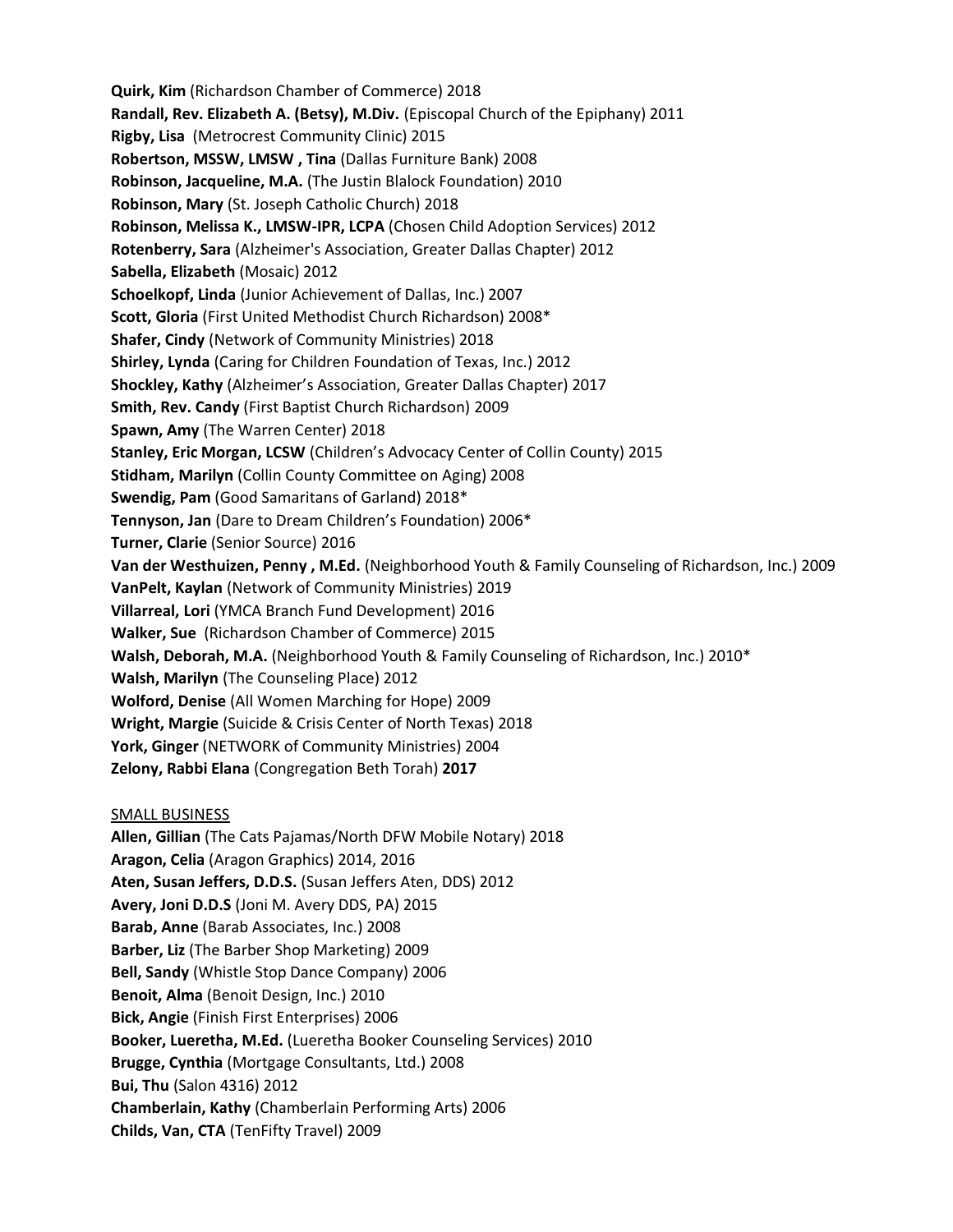**Chill, Lisa** (Arcturis) 2013 **Cody, Judith, ASID** (Judith Cody Interior Designs) 2007 **Collins-Yamini**, Donna (The Jelly Queen) 2018 **Cooper, Glenda** (Spot Cooling Systems, Inc.) 2010 **Daniel, Stella** (MultiCare Nurses) 2012 **Daniels, Juana** (iStation) 2005 **Davis, Natalie Beers** (Activ Times Consulting) 2013 **Diaz, Marie** (Pursuit of Excellence) 2011 **Eaton, Kathleen** (Salon at Eaton Court) 2005 **Foster, Anne** (Ebby Halliday Realtor) 2005\* **Frykholm, Paula** (Logotology) 2015 **Goddard, Kitty** (CallKitty) 2005 **Hailey, Melissa** (North Texas Top Realtors) 2017\* **Halbert, Colleen** (Jimmy John's Gourmet Sandwiches) 2016 **Hall, Diana F.** The Velvet Snout Canine Adventure Center) 2015 Hambly, Ann (1<sup>st</sup> Service Solutions, Inc.) 2015 **Handrigan, Lynn** (Opportunity Bank, N.A.) 2009\* **Harrell, Janee** (AmplYfI) 2006 **Harris, Maria** (BRY-JO Roofing and Remodeling) 2010 **Hayes, Dawn (**Marcus Café) 2014\* **Hayes, Gabriele** (OneWorld Language Solutions) 2008\* **Henry, Marylynne** (Friends Place – Desoto) 2018\* **Hoesterey, Mary Beth** (The Learning Advocates) 2005 **Horowitz, Greta** (Casa Milagro) 2016 **Ingram, Gene** (Environmental Support Services, Inc.) 2006 **Jackson, Cynthia** (Vision Bank Texas) 2013 **Johnson, Marcie** (Johnson Firm, P.C.) 2018 **Johnson, Pamela, Ed.D.** (NIA Consulting & Development) 2007 **Johnson, Patricia , M.S.** (Patricia N. Johnson, MS, LPC) 2010 **Korenman, Cindy** (Lovable Smiles) 2013 **Kovacs, Jane** (Friends Place Adult Day Services) 2013\* **LaFollette, Julie** (Custom Jewelers of Richardson) 2008 **Leu, Lori A.** (Leu & Pierce, PLLC) 2015 \* **Maczka, Laura** (Network for Teaching Entrepreneurship) 2012 **Madden, Marie** (The Madden Company) 2006\* **Martsolf, Paulette** (Allie-Coosh) 2015 **Mast, Kathy** (Kathy Mast Consulting) 2008 **Matthews, Jill (**Bright Cactus, L.L.C.) 2014 **McCall, Sherrie** (Chocolate Angel) 2008 **McCalpin, Dot (**McCalpin Photography) 2004 **McGee-Cooper, Ann Ed.D. (**Ann McGee-Cooper & Associates, Inc.) 2014 **McGeehan, Maureen** (Maureen McGeehan, M.D., P.A.) 2012 **McGuire, Maureen** (Texas Republic Bank) 2015 **McMahan, Susan** (Close to You, Inc.) 2011\* **Miller, Harriet** (Attorney/Mediator) 2005 **Moi, Joanie** (FEEDBACK Pluc, Inc.) 2004 **Montfort, Cory (**Cory Montfort Counseling) 2014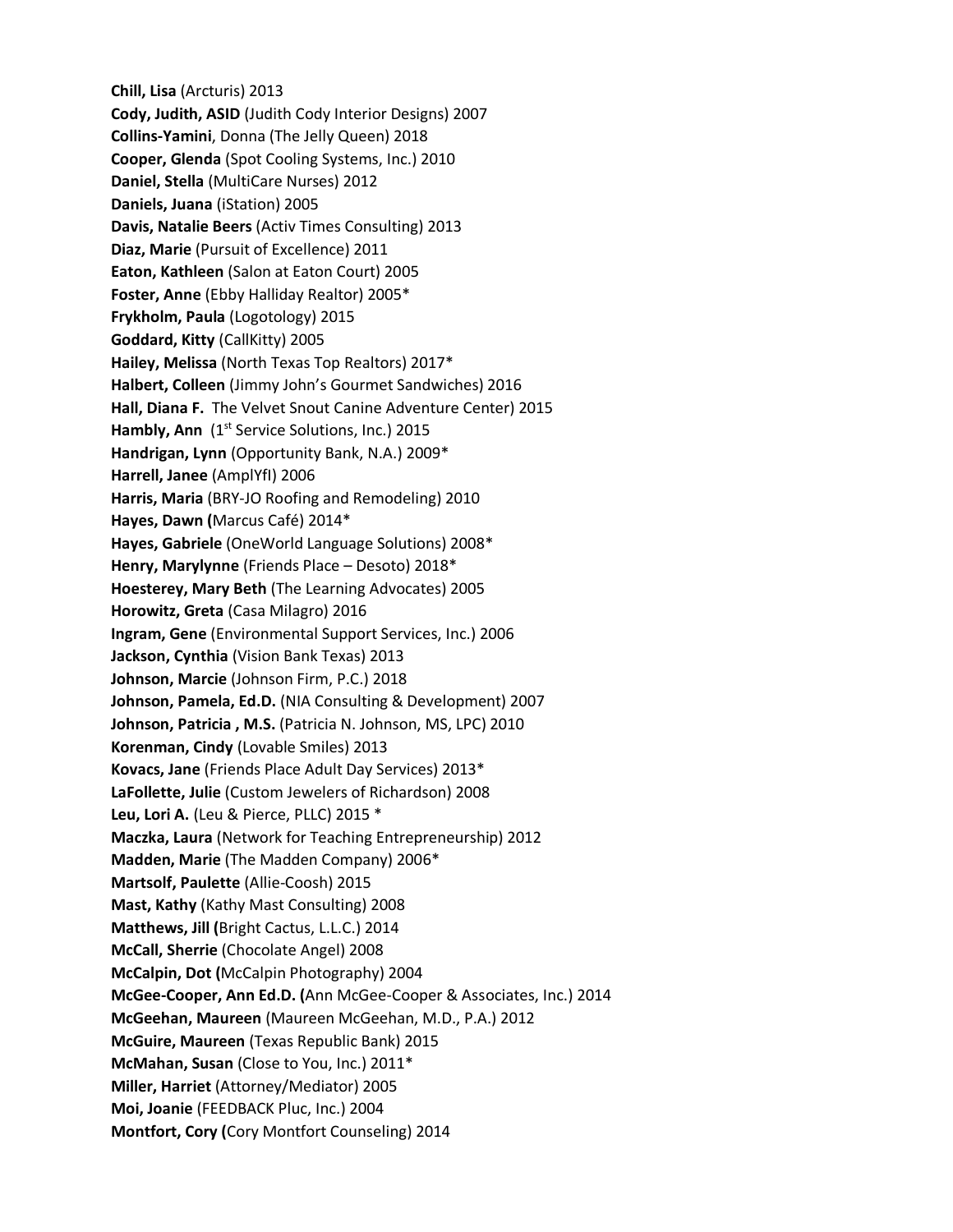**Morgan, Lily, DDS** (Ellem Dental) 2019 **Morris, Kim** (Pappy's Pet Lodge) 2005, 2007 **Mrazek, Debbie** (The Sales Company) 2006 **Mullin, Cheryl L**. (Mullin Law PC) 2017 **Nordseth, Judy** (Judy Nordseth Photography) 2011 **Orozco, Barbara** (Creative Memories) 2006 **Osborn, Fran** (Insight Counseling) 2016\* **Palmer, Margaret** (Margaret Palmer Jewelry) 2013 **Palisch, Sandy** (Simply Organic Soap) 2018 **Peters, Janice** (Hudson Peters Commercial) 2012\* **Peters, Janice** (Hudson Peters Commercial) 2010 **Phillips, Nancy K., CPA** (Nancy K Phillips, PC) 2019 **Polk, Kay** (Tulipa Flowers & Gifts) 2007 **Pratt, Sarah** (Pratt Homes and Designs) 2006 **Riordan, Ph.D., Minette** (Scissortail Publishing, LLC) 2007\* **Roberts, Keiyana (**Kréme de la Cupcake) 2014 **Robertson, Lauren Cato** (C-Section Recovery Center) 2016 **Schreier-Fleming, Maura** (Best@Selling) 2004\* **Schwitter, Jackie** (Texas Treats, Inc.) 2009 **Simpson, Mabel** (M.M. Simpson & Associates) 2016 **Six, Janet** (Lone Star Interaction Design) 2005 **Sullivan, Holly L. MCD, CCC** (Speech Pathology Services) 2015 **Sweeden, Louise** (Weddings and Celebrations) 2005 **Trainor, Laura** (Advanced Audiology Center) 2010 **Trizila, Jo** (TrizCom Public Relations) 2016 **Thomas, Andrea** (ScratchMeNot, LLC) 2015 **Thornton, Lisa** (G'nosh) 2013 **Upson, Marcia, RN, M.S.** (Naturally Slim, Inc.) 2010\* **Villela, Cindy** (C.V.'s Creations) 2013 **Walker, Crystal** (Idea Fountain, Inc.) 2018 **Walker, Vicki** (Express Employment Professionals) 2013 **Walling, Jean** (Technical Perspectives, Inc.) 2006 **Warner, Shannon B.** (Southern Living at HOME) 2007 **Weinman, Monica , M.B.A.** (EmbroidMe – Plano Golf Tournament.com) 2009 **White, Vicki Shelton , GRI** (Keller Williams Realty, Dallas City Center) 2009 **Wickman, Diana R., CLU, FLMI, AALU** (Wickman Agency, LLC) 2015 **Yaeger, Erica** (Richardson Living Magazine) 2007

## OUTSTANDING WOMAN OF TOMORROW:

**Ainsworth, Shawn** (Neighborhood Service Council, Inc.) 2010 **Baker, Jessica D., PE, CFM, PMP** (Halff Associates, Inc.) 2012 **Baxter, Holly** (Richardson ISD - Terrace Elementary) 2012 **Boelter, Rachel** (Hudson Peters Commercial) 2018 **Cardenas, Celina Ann** (Richardson Independent School District) 2011\* **Chriss, Pavielle** (First United Methodist Church) 2013 **Cornelius, Julia Liscano** (Beautiful Lips with Julie, LLC) 2017